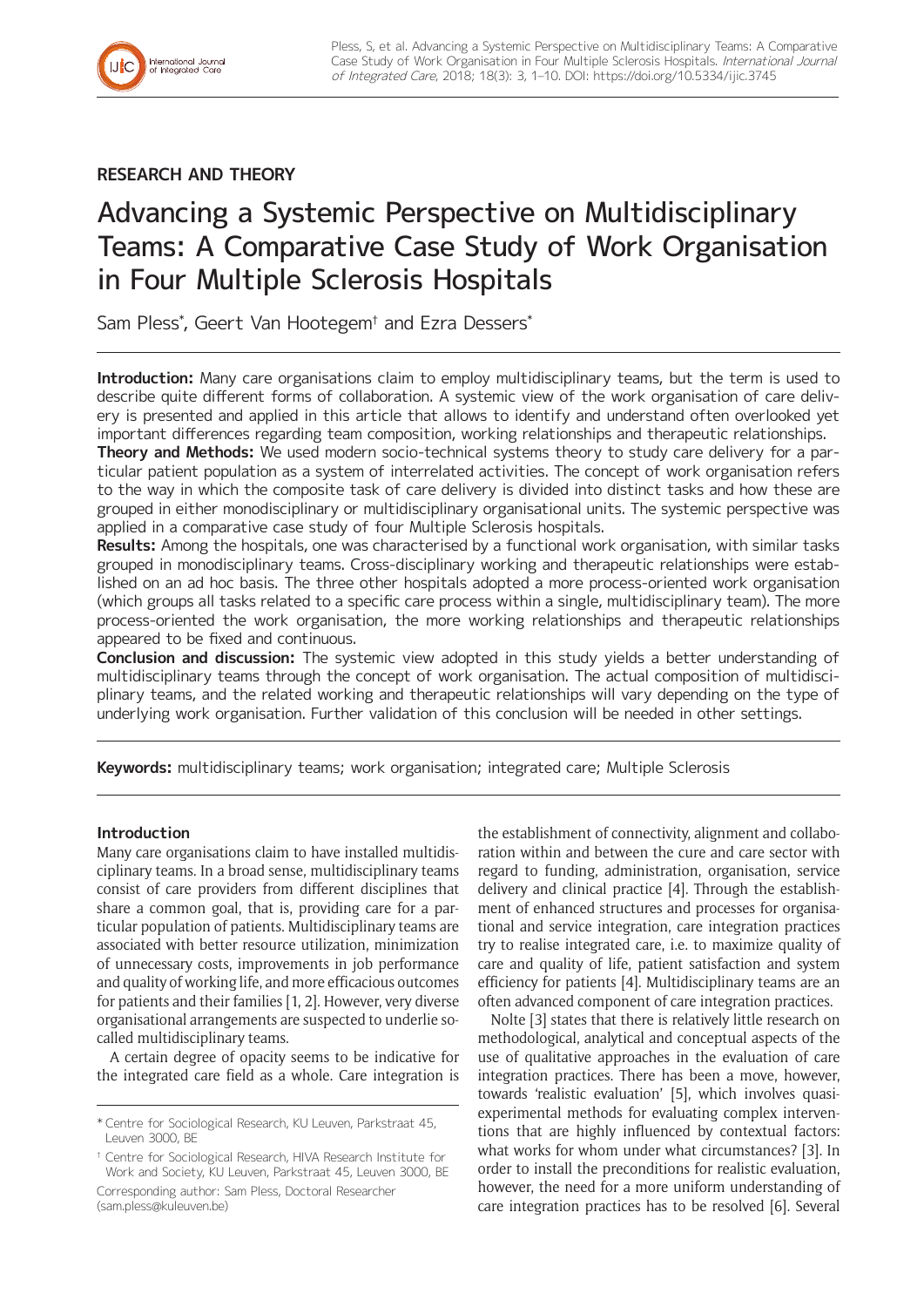integrated care models, taxonomies and typologies do exist that improve a systematic conceptual understanding of care integration practices [7–9]. Yet they often identify components, dimensions and types of care integration, but shed little light neither on the interaction between components, dimensions and types, nor on their inner workings: how do they work in the first place?

Accordingly, we argue that what is needed is not just a systematic but a systemic conceptual understanding of care integration. A systemic perspective takes the relations between all elements within a system into account. This argument is of course not entirely new. See for example Edgren [10], Tsasis et al. [11], Barasa et al. [12] and Tang et al. [13] on care integration from a complex adaptive systems perspective. Here, modern socio-technical systems theory is used because it offers a more elaborate and more abstract analytical toolkit to describe systems as showed in the theoretical part of this paper. General systems theory formalizes the organisation of phenomena into abstract models of elements and their interrelationships. The multidisciplinary CORTEXS ('Care Organizations: a Re-Thinking Expedition in Search for Sustainability') research project has tried to develop such a systemic understanding of care integration [14, 15]. We envision care systems from the patient standpoint as the whole of care-related activities that try to meet the patient's care needs. The core of the care system can be seen as the process of care delivery itself, while legal and financial regulations as well as culture, technology and education are preconditions that determine the possibilities for the concrete organisation of the care process.

This article aims firstly to develop a systemic perspective which furthers the understanding of an important component of care integration, namely multidisciplinary teams. From a systemic view, which important differences might be found between supposedly similar multidisciplinary teams? To answer that question, secondly, a comparative case study of four Multiple Sclerosis (MS) hospitals is undertaken. The MS hospitals were chosen because each hospital substantiates that care providers from different disciplines work together as a multidisciplinary team. Data is collected through topic interviews with 31 care providers and analysed using deductive category application. Ultimately, this article aims to advance a better evaluation, comparison and optimisation of care integration sites with regard to multidisciplinary teams specifically.

# **Theoretical framework**

#### **Systems theory**

Systems theory developed from the 1930s onwards with lectures and publications from Bertalanffy, culminating into the publication of his 'General system theory: foundations, development, applications' in 1968 [16]. Cybernetics, chaos theory and complex adaptive systems theory are theories that came forth from systems theory. The common thread in systems theory is that phenomena can be seen as systems that consist of interrelated and interdependent elements. That general notion will be translated here to the context of care systems using modern sociotechnical systems theory.

The term 'socio-technical systems' was originally coined in the 1950s by Trist and Bamforth [17]. In the 1970s, the modern socio-technical systems theory was developed by de Sitter et al. [18], based on general systems theory, information theory and cybernetics [19–21]. The system studied by modern socio-technical systems theory is not an organisation as such, but a primary process [18, 22–24]. A primary process consists of all necessary tasks to create a product or to deliver a service from start till end, as seen from the perspective of the product or service end user. This is a major difference in comparison to many other approaches which focus on isolated aspects of an organisation (such as HRM, sales, production, finances) separately, without much consideration for the primacy of the primary process from the perspective of the end user.

In the context of this paper, primary processes are care processes and the tasks are all care-related activities. Patients are the end users. For clarity reasons, we will further be using and applying this care-specific terminology in this paper, although all concepts are generically applicable to primary processes outside the healthcare context as well.

#### **MS care processes**

The context of this study is MS care. The set of symptoms and progression of MS varies per individual [25, 26]. The impact of MS on an individual's life course is often marginal when the disease first shows, but evolves to be very invasive in time. The physical and psychological consequences are a heavy burden to bear, especially given the recurrence of relapses. Accordingly, the array of necessary care-related activities throughout the MS care process is broad, varying from simple to complex procedures, and necessitates a high degree of coordination in order to guarantee continuity of care [27, 28]. In sum, the MS care process is the whole of care-related activities that try to answer a specific patients' needs over time.

Furthermore, the care process can be seen a composite task, which can be divided into distinct tasks (i.e. carerelated activities) and grouped into organisational units. Each primary process is characterised by such a work organisation. The work organisation is the core of a system in modern socio-technical theory, on which all other organisational aspects rely, such as governance. For more information on these other aspects studied by modern socio-technical theory, see de Sitter et al. [18] and other authors [22–24].

Looking at a generalised MS care process in Flanders (Belgium), the composite task of care delivery typically appears to be divided between monodisciplinary care providers such as GPs, home nurses and pharmacists who do not maintain fixed working relationships in what could be called 'the primary care phase'. The specialized MS hospitals perform care-related activities in what could be called 'the MS hospital care phase'. The two phases alternate throughout the care process in accordance with the previously mentioned recurrence of relapses.

In this article, we focus on the 'MS hospital care phase'. From the outside, MS hospitals appear to be multidisciplinary in nature as they assemble care providers from different disciplines, but very diverse work organisations are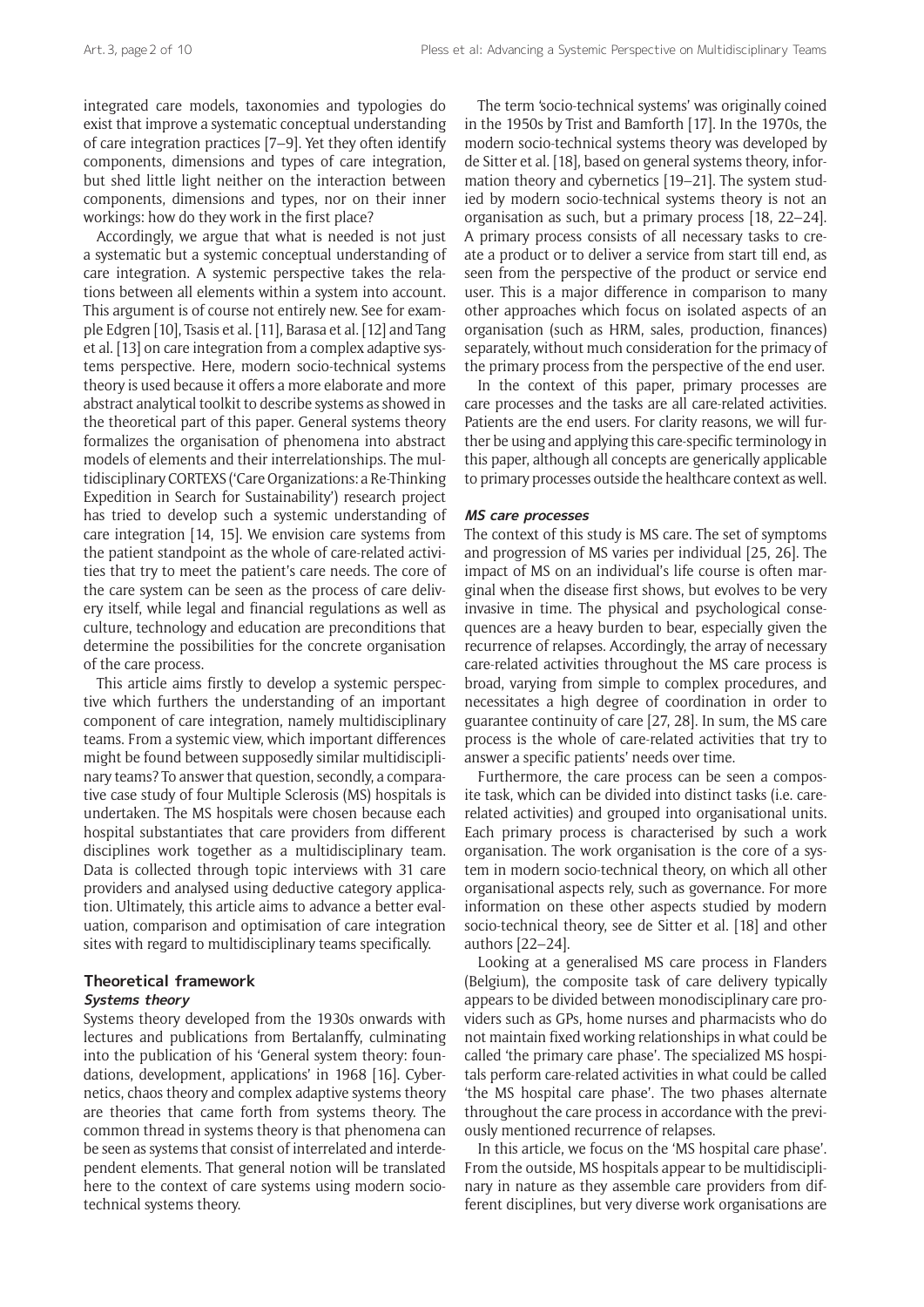suspected to underlie the supposedly multidisciplinary teams. The following section delves deeper into the different types of work organisation.

#### **Functional and process-oriented work organisation**

Generally, two opposite work organisation types are juxtaposed: the functional and the process-oriented work organisation [14, 18]. The following paragraphs define these two work organisation types and show their implications regarding team composition, working relationships and therapeutic relationships. Team composition is examined because it touches upon the monodisciplinary or multidisciplinary nature of a team, i.e. do care providers present within the team represent one or more different care disciplines? The concept of working relationships further illuminates the nature of the team as the degree is assessed to which care providers from different disciplines are accustomed to working together, which is either on an ad hoc basis or on a fixed basis. The concept of therapeutic relationships refers to the relation between a patient and his care provider [29], which will be categorised as being ad hoc (changing constantly), sequential (changing periodically) or continuous (never changing).

First, a functional work organisation implies that a composite task is divided into distinct tasks, which are grouped into different organisational units per functional area (e.g. medical, paramedical and nursing departments in a hospital). Consequently, care providers from different monodisciplinary organisational units contribute simultaneously to a particular care process yet from within separate units in a care process, thus not being accustomed to working together. Moreover, a functional work organisation also implies that care providers from a particular discipline are regarded as being interchangeable with regard to a specific care process, which leads to ad hoc therapeutic relationships with the patient. A functional work organisation is associated with the so-called functional silos in healthcare, which are related to suboptimal quality of care, inefficient care delivery and low quality of working life for care providers [30–32].

Second, a process-oriented work organisation consists of a composite task that is divided into distinct tasks, which are grouped into organisational units per care process (e.g. an integrated stroke unit). Subsequently, care providers from one multidisciplinary organisational unit constantly work together in the context of a particular care process and maintain continuous therapeutic relationships with a particular patient over time. Process-oriented work organisation is related to high quality of care, efficient care delivery and high quality of working life for care providers [33–35].

In most cases, work organisations emerge within organisations rather than being designed consciously [36]. Hence, in reality, a work organisation often does not completely accord with the theoretical types of functional or processoriented work organisation. Partial forms of functional or process-oriented work organisations can be implemented. Nevertheless, the functional and process-oriented work organisation type are useful conceptual points of reference to study work organisations in practice.

## **Methodology**

# **Case Selection**

Since the research question can now be refined to 'how do differences in work organisation relate to team composition and to the continuity of working and therapeutic relationships?', we choose to perform a comparative case study [37] of four MS hospitals. Comparative case studies are especially suited to answer explanatory research questions because they deal with intrinsic relations that need to be mapped, rather than mere frequencies or incidence.

The case in this study corresponds to the unit of analysis, which was defined as the MS hospital. We focused on MS because the individually varying disease course and symptoms of MS indicate the need for continuous, multidisciplinary care [26]. For the sake of comparability, we studied multidisciplinary teams within the four government-accredited MS hospitals in Flanders (Belgium), which delivered similar services and operate in comparable constitutional contexts [38]. To increase the chance of finding work organisation differences, all four MS hospitals were selected. Despite some differences in financial arrangements, all hospitals offered similar ambulatory and hospitalization services to patients with the same condition. These services specifically were surveyed in order make sure that the primary processes and all necessary tasks were comparable between the hospitals. For the purpose of this study, the primary processes should be similar, while the work organisations differ. Furthermore, differences in legal structure and organisational size can be noted. Two of the hospitals were wholly owned subsidiaries of a general hospital, while the two other hospitals were autonomous. Accordingly organizational size, measured in number of hospital beds, was substantially smaller in the two subsidiaries (i.e. 10 and 20) than in the autonomous hospitals (i.e. 54 and 134). Although large organisations are often associated with functional work organisation, previous research and the organisations involved in this study show that organisational size does not necessarily predetermine the work organisation [39, 40]. No further identifying information is given in this regard to assure anonymity of the cases.

#### **Data Collection**

The main source of data for this article was individual interviews with care providers ( $n = 31$ ) on site, conducted between November 2015 and September 2016. Ethical approval was obtained from the KU Leuven Ethics Committee (nº G- 2015 09 349). Topic interviews were the appropriate means for data collection. To be precise, in-depth information was needed given (1) the fact that care organisations and providers are not necessarily aware of the concept of work organisation, let alone the particular type of work organisation within their organisation and (2) the differences in in vocabulary used to describe the organisation of care delivery between the four MS hospitals. Unawareness regarding the concept of work organisation means that there is no clear-cut information available in company documents such as organisational charts, care guidelines or patient brochures. Additionally, care organisations and providers do not use the same terminology to describe the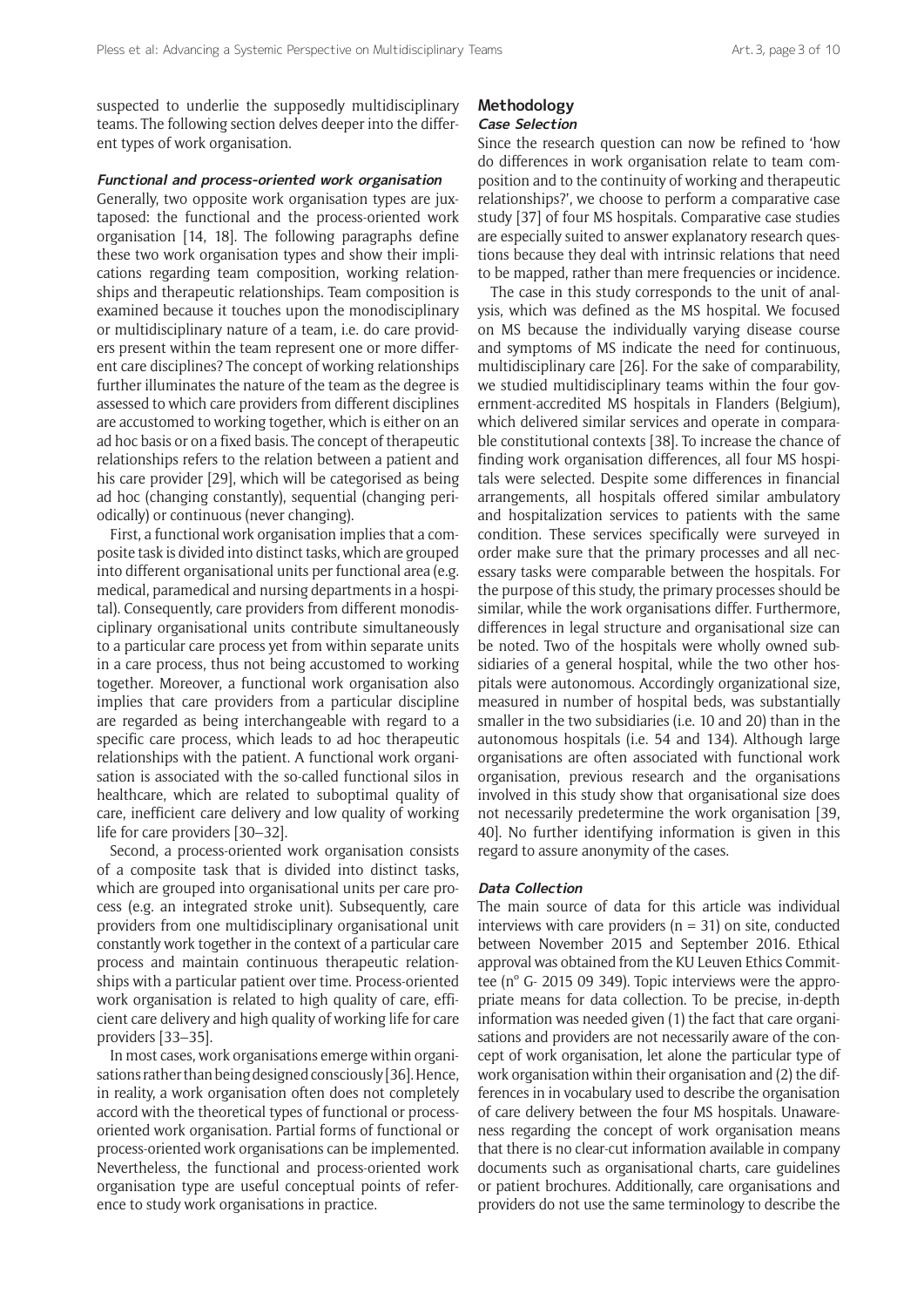work organisation. Each organisation and provider has his own language to talk about work organisation. That is why topic interviews were necessary wherein, guided by the available conceptual definitions, the interview responses were interpreted instantaneously to adjust follow-up questions and figure out how the work organisation was actually structured. The processes of data collection and analysis thus intersect, which requires additional methodological precautions as discussed in the section below.

Individualised, open-ended, topical interview questions were necessary to extract the desired information. To ensure consistency in our data collection, a topic guide was used to conduct the interviews, which were prepared using case-related documents, including inspection reports, presentation slides and patient brochures. The common thread throughout the topic guide was the reconstruction of the care process from the patient perspective, which allowed to uncover the nature of team composition, working relationships and therapeutic relationships. The topic guide consisted of three general domains: (1) the respondent's role in the organisation, (2) collaboration between care providers within the same team and (3) collaboration with regard to care providers from other teams and departments. The interviews all started with the same opening questions per domain ('What is your role within the organisation?', 'Who do you form a team with?', 'What does the collaboration with other teams and departments looks like?'). Further questions were then posed depending on the content of the interviewee's answers in order to grasp their specific terminology and delve into the specifications of the work organisation, team composition, working relationships and therapeutic relationships.

Within each hospital, interviews were concentrated in time to ascertain that no changes in work organisation would occur during the period of investigation. We first contacted a hospital manager to inform him or her about the research. Next, a list of target key informants, that is, representatives from the medical, paramedical and nursing care providers involved in MS care, was composed by the first author on the basis of publicly available information on the hospital websites and through an on-site liaison, who also provided the necessary contact information. Interview times and locations were then directly scheduled with the key informants. Interviewees gave informed consent before the start of the interview and were able to stop the interview at any given time, but did not use this possibility. Interviews lasted between forty and ninety minutes, were conducted by the first author and a Master's student, and were audio recorded. The recordings were privately and anonymously stored by the first author. Strict confidentiality and anonymity were ensured to the hospitals as well as to the interviewees.

To protect anonymity of the interviewees and the MS hospitals, we can only give the following, generalised information. The hospital number also does not correspond with the numbering in the Results for that reason. In total, 6 medical care providers, 11 paramedical care providers and 14 nursing care providers were interviewed, but the number of interviews per hospital differed. In the

first hospital we examined, the number of interviews was higher ( $n = 18$ ) because the data collection and analysis methods were being tested, ascertaining the number of interviews needed to correctly categorise the work organisation. In the first hospital, interviews were held with 2 medical care providers, 6 paramedical care providers and 10 nursing care providers. It soon became clear however that far less interviews were needed. In the second hospital, 6 interviews were conducted. The interviewees were 2 medical care providers, 2 paramedical care providers and 2 nursing care providers. In the third hospital, the interviewees were 1 medical care provider, 2 paramedical care providers and 1 nursing care provider ( $n = 4$ ). In the fourth hospital, 1 care provider of each discipline (medical, paramedical, nursing) was interviewed ( $n = 3$ ). Ultimately, interviews with one representative of each discipline proved to yield sufficient information for the data analysis.

#### **Data Analysis**

We used the theoretical framework introduced earlier to frame our analysis and investigate the actual types of work organisation within the MS hospitals. The analytical procedure is intended to identify which type of work organisation was applicable to each of the cases [41]. Even though the hospitals' work organisations were not explicated before the interviews, they soon surfaced in the topic interviews through instantaneous interpretation and follow-up questions. In a way, the process of data collection and analysis thus intersected, but this is not problematic because of two reasons. First, the a priori theoretical knowledge about possible work organisation differences guided the interviews as well as the concurrent interpretation of information and categorisation of the cases. Key informants' comments regarding the way tasks were divided and grouped into organisational units were matched with the applicable work organisation, team composition, working relationships and therapeutic relationships type, with explicit attention for possible deviations from the archetypal conceptual definitions. Second, inter-researcher triangulation was organised to avoid subjectivity. The categorisation by the first author was thoroughly discussed to avoid mistakes and misinterpretations.

Ultimately, the four MS hospitals needed to be characterised by contrasting types of work organisation in order to be able to answer our research question. Each case was characterised by a different type of work organisation, so considerable variety was in fact found.

#### **Results**

At first sight, the four MS hospitals appeared to be identical with regard to work organisation on the basis of their functional organograms. Not surprisingly, however, given the fact that organograms are notoriously flawed representations of what actually happens within an organisation [42], the work organisation was found to vary considerably in practice. While the first case did consist of an MS hospital that was characterised by a functional work organisation, the three other cases were characterised by more process-oriented types of work organisation. The following paragraphs render a detailed description of the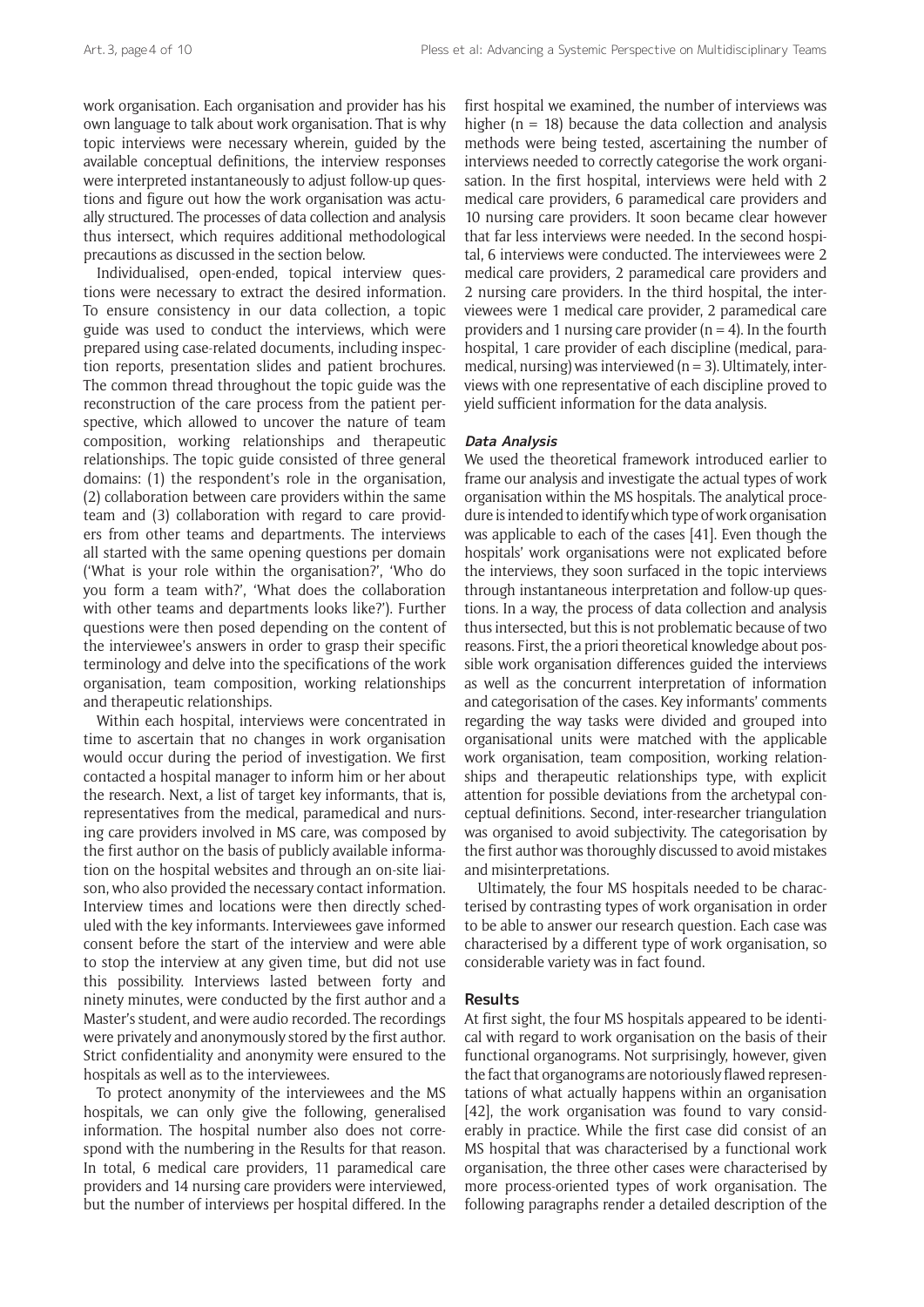| Case | <b>Work organisation</b>   | <b>Team composition</b> | Working relationships | Therapeutic relationships |
|------|----------------------------|-------------------------|-----------------------|---------------------------|
|      | Functional                 | Monodisciplinary        | Ad hoc                | Ad hoc                    |
| 2    | Process-oriented (partial) | Multidisciplinary       | Ad hoc                | Sequential                |
| 3    | Process-oriented (partial) | Multidisciplinary       | Fixed                 | Sequential                |
| 4    | Process-oriented           | Multidisciplinary       | Fixed                 | Continuous                |
|      |                            |                         |                       |                           |
|      | Case 1                     |                         |                       | Case 2                    |

**Table 1:** Work organisation, team composition, working relationships and therapeutic relationships in four MS hospitals.



**Figure 1:** Work organisation, working relationships and therapeutic relationships in four MS hospitals.

Figure 1 visualises the organisational units (squares), care providers (circles; Medical, Paramedical or Nursing), working relationships (lines; dotted = ad hoc, full = fixed) and therapeutic relationships (arrows; double = ad hoc,  $single = sequential, absent = continuous)$  per case.

work organisation per case, giving particular attention to the way care processes are shaped from the patient's point of view, thus: from a systemic perspective. **Table 1** summarises the findings with regard to the work organisation, team composition, working relationships and therapeutic relationships within the four MS hospitals.

**Figure 1** visualises the organisational units (squares), care providers (circles), working relationships (lines) and therapeutic relationships (arrows) per case. The different care providers are symbolized by circles. M stands for medical care providers, P for paramedical care providers and N for nursing care providers. Dotted lines represent ad hoc working relationships, while the solid lines show fixed working relationships. The double arrows symbolize ad hoc therapeutic relationships, while the single arrows indicate sequential therapeutic relationships. The absence of an arrow means that there are continuous therapeutic relationships.

As already mentioned, the first case consisted of an MS hospital that was characterised by a functional work organisation. The composite task of delivering care for a patient was divided into distinct tasks which were grouped into organisational units per functional area. The monodisciplinary medical, paramedical and nursing departments and teams were in fact the organisational units to which tasks were allocated, contradicting the claim of multidisciplinary team presence within the hospital. Paramedical care providers did maintain fixed working relationships with the other paramedical care providers, and nursing care providers with other nursing care providers (solid lines in **Figure 1**), which renders teams monodisciplinary. Furthermore, all patients were followed-up upon by the same MD, but not by the same paramedical and nursing care providers. As one paramedical care provider pointed out:

"[The paramedical care provider] who is ready [to perform a particular task], goes inside and that means the patient is his for the time being. (…) we try to make sure that people don't think they have an assigned therapist."

Furthermore, medical, paramedical and nursing care providers did not cooperate on a fixed basis (dotted lines in **Figure 1**) as they were assigned ad hoc and individually to a particular patient without attention for continuity of care. Consequently, the patient's care process was highly fragmented given that new therapeutic relationships had to be initiated constantly (double-headed arrows in **Figure 1**).

The second case consisted of an MS hospital that was characterised by a partial form of process-oriented work organisation. The composite task was divided into distinct tasks which were cross-functionally grouped into temporary multidisciplinary organisational units. In other words, an ad hoc multidisciplinary team was created each time a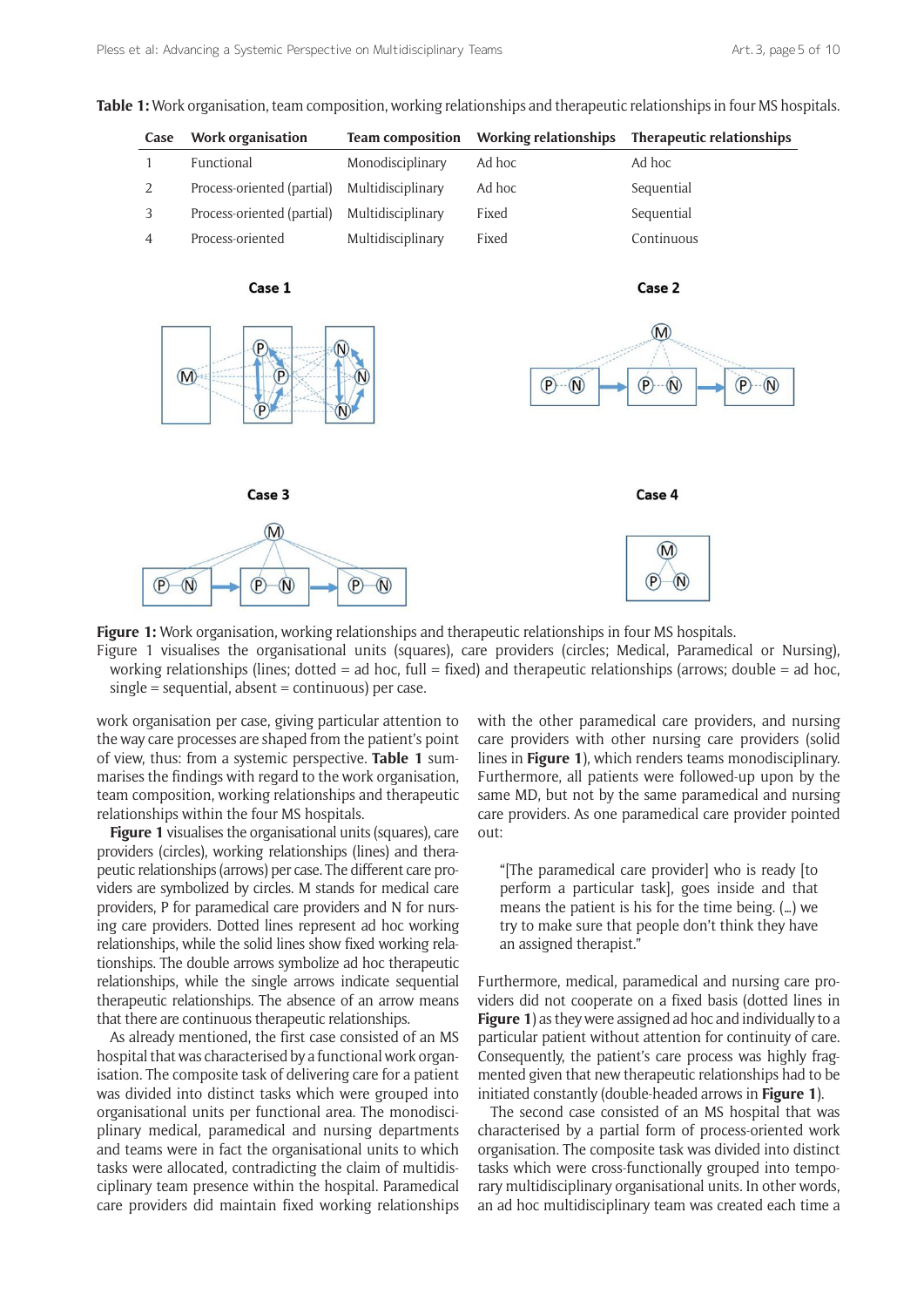patient registered at the MS hospital, until the end of a nonpredetermined care phase. As an interviewee explained:

"In principle, the team stays the same during one hospitalisation."

This form of process-oriented work organisation was deemed partial because tasks were allocated to organisational units that related to a delineated phase of the care process instead of to the care process as a whole. The MD remained the same across care phases, thus throughout the care process as a whole, but paramedical and nursing care providers would be assigned ad hoc to serve a specific patient for the time of a particular care phase and, more importantly, they altered between the sequential care phases. This means that care providers did not maintain fixed working relationships with each other (dotted lines in **Figure 1**) and that the patient enters new therapeutic relationships at the start of each new care phase (single arrows in **Figure 1**). Again, the care process was fragmented, but to a lesser extent than in the first case.

The third case was also characterised by a partial form of process-oriented work organisation. The composite task was again divided into distinct tasks which were cross-functionally grouped into multidisciplinary organisational units per care phase. The difference with the second case is that fixed rather than ad hoc multidisciplinary teams were established linked to particular, predefined care programs. Care programs include short-term and long-term ambulatory rehabilitation, hospitalised rehabilitation, hospitalised medical intervention, and continuous hospitalisation. Consequently, care providers from different disciplines did work together on a regular, fixed basis in the context of the care program (solid lines in **Figure 1**). Yet, except for the MD, care was discontinuous in the transition between sequential care programs, when therapeutic relationships would be dismantled (single arrows in **Figure 1**). This specific work organisation constituted care fragmentation in the transition between different care programs.

The fourth case was characterised by process-oriented work organisation. The composite task was divided into distinct tasks which were cross-functionally grouped into multidisciplinary organisational units per care process. More specifically, MS patients would always be treated by the same multidisciplinary team of care providers. An interviewee commented:

"A couple of years ago we started working in clusters. We coupled [paramedical] therapists to [nursing] wards."

Of course, some variability was possible due to, for instance, shift work, holiday arrangements and the general impossibility of 24/7 attendance. Nevertheless, care providers from different disciplines cooperated on a fixed basis (solid lines in **Figure 1**) and maintained continuous therapeutic relationships with the patient throughout the care process (absence of arrow in **Figure 1**). Consequently, the care process was integrated and continuous in this regard.

#### **Discussion**

This article has two major objectives: providing a systemic view of multidisciplinary teams through the concept of work organisation and showing the associated implications by means of a comparative case study. In effect, the findings show the merits of a systemic perspective as it helps to clarify the similarities and differences that arise regarding team composition, working relationships and therapeutic relationships. The proclaimed presence of a multidisciplinary team in a care organisation is not necessarily reflected in practice. The claim might be incorrect as we saw in the first case, which consisted of an MS hospital where in fact monodisciplinary teams were in place. Moreover, the concept of multidisciplinary teams can be a black box hiding substantial differences in care processes. The second, third and fourth case did in fact consist of MS hospitals with multidisciplinary teams, but important variations were found. Multidisciplinary teams were limited to delivering care in a particular care phase (second and third case) or throughout the care process as a whole (fourth case), and working relationships were maintained on an ad hoc basis (second case) or on a fixed basis (third and fourth case). Work organisation differences were also reflected in the continuity of therapeutic relationships, which revealed whether the care process was fragmented or integrated.

The presented article extends on earlier research about work organisation differences, but such research is scarce in the healthcare literature as the topic is often overlooked. Studies on multidisciplinary teams use different definitions for the concept, but have in common that the broader work organisation is not referred to [1, 2, 43]. In addition, they mostly focus on topics such as professional cultures, communication and leadership [43, 44]. West [45] famously studied healthcare team effectiveness and discerns between pseudo teams and real teams, which are respectively related to a functional and to a process-oriented work organisation. As our study shows, however, a lot more work organisation variation is to be found which explains differences in team composition as well as continuity of working and therapeutic relationships, and is expected to also have effects on health outcomes. Studies in other sectors show the relation between functional work organisations and negative outcomes with regard to organisational performance and quality of working life as well as the relation between process-oriented work organisations and positive outcomes in that regard, with the side note that functional work organisations do appear to be more productive in standardized mass production settings [46, 47, 48]. The originality and added value of our research lies in the systemic view that is advanced which shows the connections between often separately studied concepts: team composition, the continuity of working relationships, and the continuity of therapeutic relationships. Our findings are in line with what could be expected on the basis of theory as well as with the partial results of earlier research and research in other sectors [23, 33, 34, 35, 49]. This study thus helps to understand the potential connections between the findings from previous studies and can guide future research to be more integrated in this regard.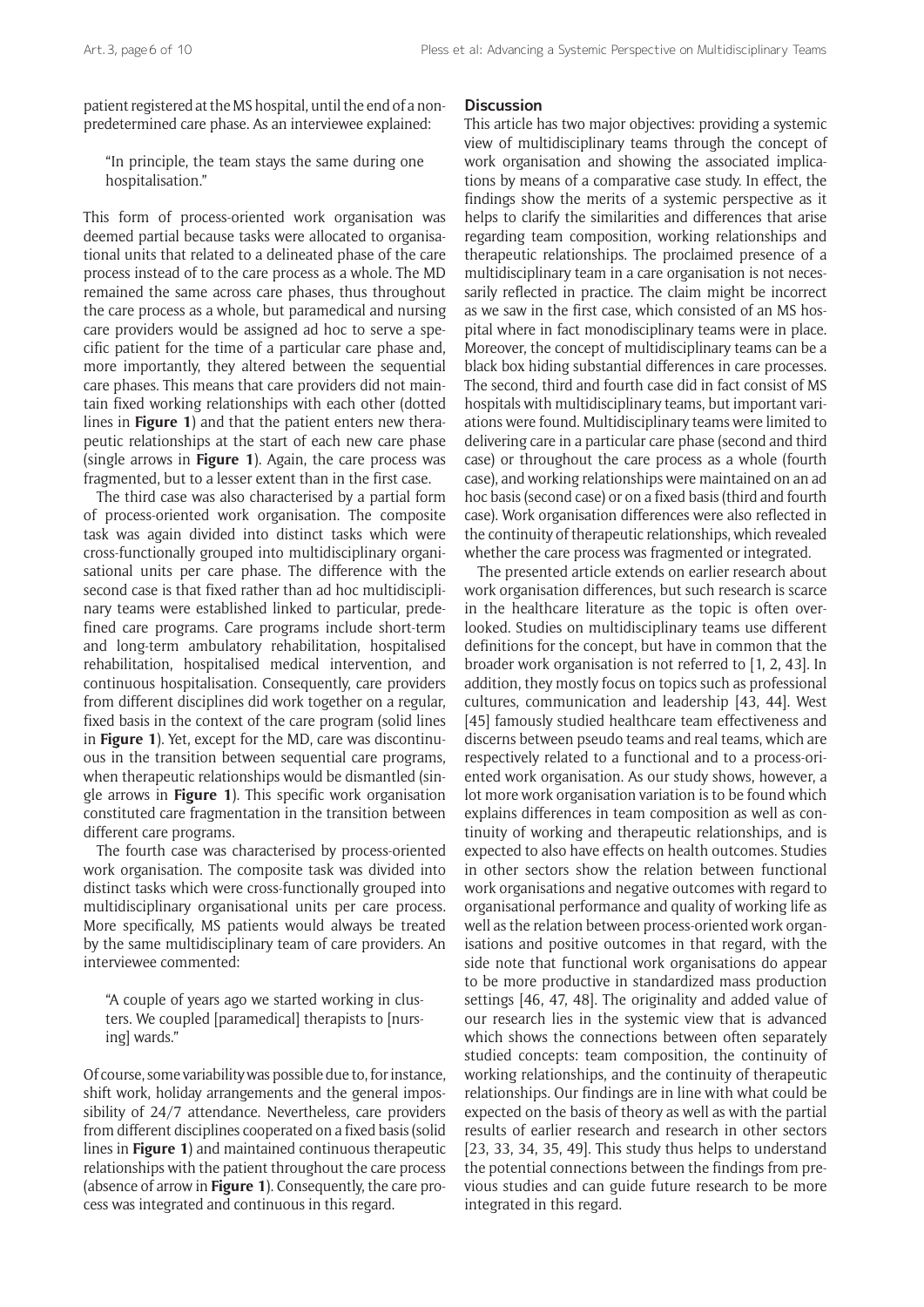Taken together, the findings effectively show that the mere identification of a multidisciplinary team in a care integration study should be approached with caution if the team composition is not explicated in terms of work organisation throughout the care process as a whole, from the patient perspective. The current, fragmented understanding of these concepts [6] risks to overlook their interrelationships, which can only be understood through an in-depth, systemic understanding as advocated in our study. An encompassing systemic perspective on the way care-related activities are organised clarifies the role of different care integration components such as (supposedly) multidisciplinary teams. The concept of work organisation is key to this systemic perspective because it addresses the 'core' of a care system, namely the way care-related activities are organised, and allows to illuminate differences in this regard. Care integration taxonomies, models and typologies on care integration might find it useful to incorporate this kind of systemic thinking in order to establish a uniform understanding of multidisciplinary teams in practice. Care integration studies are expected to benefit from such thinking as it allows for realistic evaluation and, subsequently, a better informed comparison of care integration sites.

Albeit not being the focus of this article, the question is interesting why the hospitals organised their work organisation as they did. Some indications were observed for some of the hospitals. The second, partially process-oriented hospital seemed to have an underlying management philosophy. A care provider recounted that multidisciplinary teams were assembled ad hoc to avoid that patients would have the feeling that they have personally assigned care providers. No clear answer was given in this interview to the follow-up question as to why that feeling should be avoided, but a care provider in another hospital did say that patients can become overly exacting in a continuous therapeutic relationship. The third, partially process-oriented hospital also seemed to have an at least partially conscious management philosophy underlying the work organisation. Multidisciplinary teams were namely founded per care program, and those care programs were predefined reimbursement schemes by the government. The work organisation was thus modelled on the basis of these predefined care programs, even though the programs were not intended as such and other work organisation options were available as shown by the other hospitals. In the fourth, fully process-oriented hospital, a care provider declared that the goal of having one particular multidisciplinary team as a whole assigned to a patient population is that all care providers, disregarding their disciplinary background, know each other and each other's patients. As already mentioned, work organisations often emerge within organisations rather than being designed consciously in most cases [36]. With regard to the hospitals investigated here, the question remains whether the underlying management philosophy was designed consciously and preceded the work organisation, whether the philosophy was conceived in hindsight to justify the work organisation, or if philosophy and work organisation emerged

through a more complex, iterative, path-dependent process which combines the previous options of foresight and hindsight.

Future research could consider other study designs, even though the strengths of this study should be preserved. The comparative case study design namely brings along a number of limitations. Construct validity, researcher subjectivity and external validity are potential problems that need to be dealt with. Construct validity is the degree to which a measure actually gauges what it purports to be measuring. In the context of this study, the 'measurement' took place during the interviews as the first author interpreted interviewee statements, which pertains to the issue of subjectivity as well. The inter-researcher triangulation in this study increased the inter-rater reliability and therefore diminished the threat of researcher subjectivity and increased construct validity. Furthermore, external validity refers to the degree of generalisability of the results. Generally, a comparative case study encompasses a limited number of cases and therefore the results are not generalizable to the general population of cases. Nevertheless, the strategic selection of cases allows researchers to generalise results to a particular subset of the population. In the context of this study, the selection of the MS hospitals as cases allows us to generalise the results to care organisations that offer ambulatory and hospitalisation services to patient populations with severe chronic conditions. For that reason, the results need to be replicated in inter-organisational settings and for patient populations other than those with a severe chronic illness in order to explore the systemic consequences of work organisation in those contexts. Furthermore, we believe that data collection through topic interviews remains necessary for an in-depth understanding of cases, but at the same time we also see opportunities to maintain a limited number of work organisation categories, the measurement of process and outcome indicators and the execution of statistical analyses accordingly. The number of work organisation variations is potentially infinite, but a limited number of generalised categories can probably be defined, enabling statistical analysis. Importantly, process and outcome indicators should include measurements of patient experience and health outcomes, whose absence is an important limitation of the current article. Although we conceptualised the care process from the patient perspective, patient voice should also be incorporated more actively through assessments of and interviews on patients' experiences and health outcomes. In sum, future research might want to consider a mixed-methods approach that preserves the strengths of the present research design in the context of a large N study with additional process and outcome measurements.

As mentioned in the introduction, a care system is also shaped by preconditions like legal and financial regulations as well as by culture, technology, education and other organisational aspects such as governance. Future research should also look into the relation with these topics. The CORTEXS research project [15] and, for instance, the COMIC model [50] try to take this into consideration.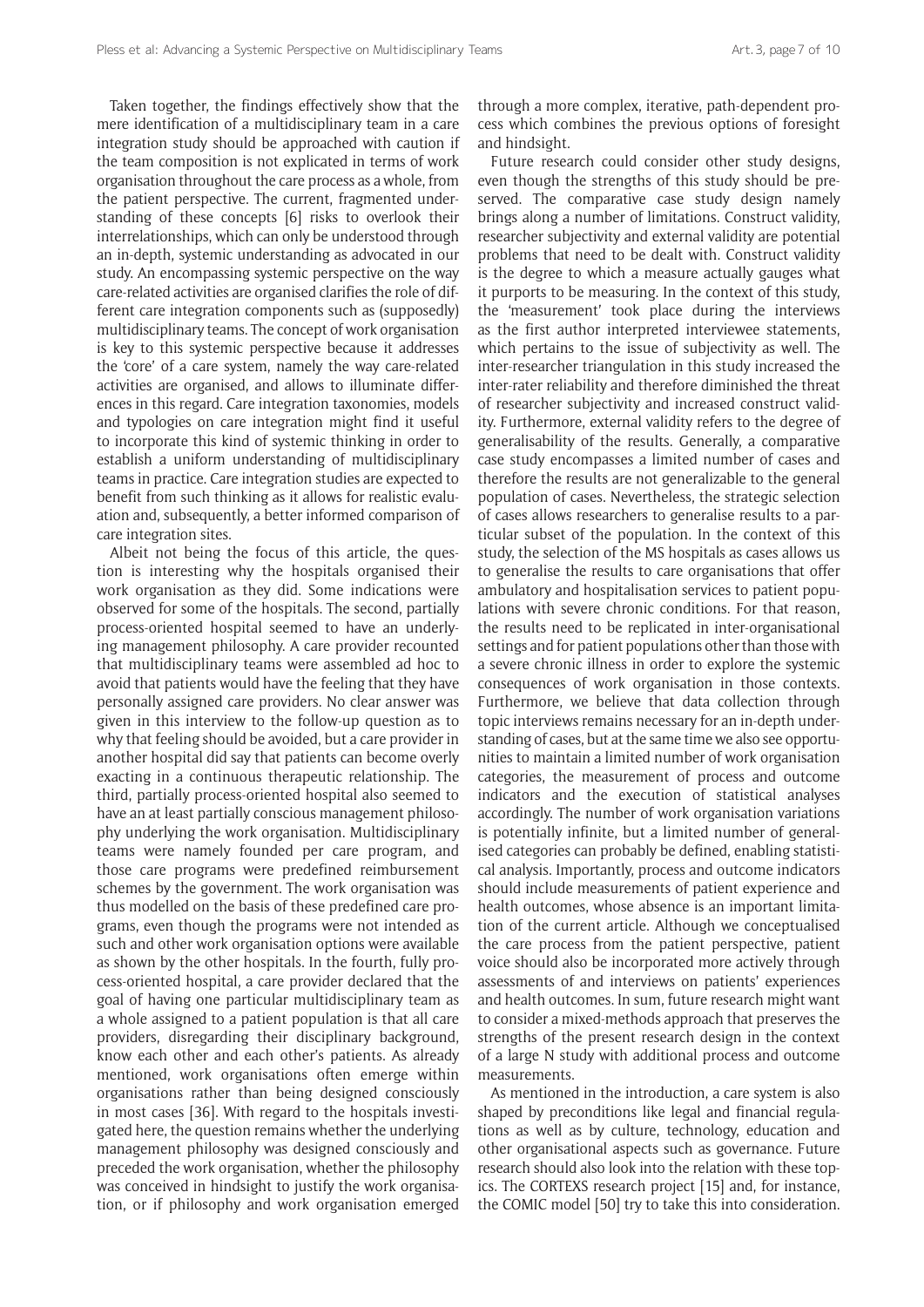At the same time, we argue that a certain degree of conceptual parsimony might be useful to prioritise the fundamental understanding of what actually happens in a care system, before turning to the more extensive question 'what works for whom under what circumstances?' as posed by realistic evaluation.

Policymakers, managers, care providers as well as patients could also benefit from taking a systemic perspective, analysing the work organisation and reconfiguring multidisciplinary teams in the desired direction. This article does not merely illustrate the opposite types of work organisation, but a wider range of work organisation variation and the related differences in terms of team composition, working and therapeutic relationships. All stakeholders should be aware of and take into account work organisation specifics and their systemic implications.

A process-oriented work organisation helps care organisations move towards a more integrated care. As the Discussion already showed, however, a process-oriented work organisation and continuous therapeutic relationships specifically was not celebrated by all care providers because it potentially leads to overly demanding patients. Additionally, the manager of one hospital told us that a process-oriented work organisation would require too much staff. Theoretically, the work organisation type does not depend on the number of staff, but on the way staff is allocated to work units [39, 40]. Nevertheless, in line with the previously discussed literature, this article finds that functional work organisation can be related to a more fragmented care, while process-oriented work organisation can be linked to a more integrated care.

# **Conclusion**

Our study shows by means of a comparative case study that a systemic perspective through the concept of work organisation reveals the different organisational arrangements that can underlie supposedly multidisciplinary teams. The actual composition of multidisciplinary teams, and the related working and therapeutic relationships will vary depending on the type of underlying work organisation. To be precise, the more process-oriented the work organisation, the more working relationships and therapeutic appeared to be fixed and continuous. Further validation of this conclusion will be needed in other settings, but the systemic perspective already allows for better evaluation, comparison and optimisation of care integration sites.

# **Acknowledgement**

This research was supported by Flanders Innovation and Entrepreneurship (VLAIO). We would like to thank professor Steven Dhondt (TNO), Ph.D. candidate Annet Wauters (KU Leuven) as well as the anonymous reviewers for their comments which greatly improved the manuscript.

## **Reviewers**

Terhi Lemetti, RN, MNSc, Doctoral Candidate, University of Turku, Department of Nursing Science, Finland.

Frank Pot, Emeritus Professor of Social Innovation of Work and Employment, Radboud University, Nijmegen, The Netherlands.

#### **Competing Interests**

The authors have no competing interests to declare.

#### **Author Information**

Sam Pless is a PhD candidate at the Centre for Sociological Research, KU Leuven (Belgium). His research interests include organisational, network and ecosystem (re)design in health care.

Geert van Hootegem is director of the Research Institute for Work and Society and senior Full Professor of Sociology at the KU Leuven (Belgium). He teaches organisational design and change management. His research on teamwork, new sociotechnical systems design and quality of working life is widely published in academic and management journals.

Ezra Dessers is an Assistant Professor of Work and Organisation Sociology at the Centre for Sociological Research, KU Leuven (Belgium). His research interests include workplace innovation, organisation design, interorganisational collaboration and information technology.

#### **References**

- 1. **Andreatta, PB.** A typology for health care teams. *Health Care Management Review*, 2010; 35(4): 345–354. DOI: [https://doi.org/10.1097/](https://doi.org/10.1097/HMR.0b013e3181e9fceb) [HMR.0b013e3181e9fceb](https://doi.org/10.1097/HMR.0b013e3181e9fceb)
- 2. **Atwal, A** and **Caldwell, K.** Do all health and social care professionals interact equally: A study of interactions in multidisciplinary teams in the United Kingdom. *Scandinavian Journal Caring Sciences*, 2005; 19(3): 268–273. DOI: [https://doi.](https://doi.org/10.1111/j.1471-6712.2005.00338.x) [org/10.1111/j.1471-6712.2005.00338.x](https://doi.org/10.1111/j.1471-6712.2005.00338.x)
- 3. **Nolte, E.** Evidence supporting integrated care. In: Amelung, V, Stein, V, Goodwin, N, Balicer, R, Nolte, E and Suter, E (eds.), *Handbook integrated care*, 2017; 25–38. Cham: Springer. DOI: [https://doi.](https://doi.org/10.1007/978-3-319-56103-5_2) [org/10.1007/978-3-319-56103-5\\_2](https://doi.org/10.1007/978-3-319-56103-5_2)
- 4. **Kodner, DL** and **Spreeuwenberg, C.** Integrated care: Meaning, logic, applications, and implications – a discussion paper. *International Journal of Integrated Care*, 2002; 2(4): 1–6. DOI: [https://doi.](https://doi.org/10.5334/ijic.67) [org/10.5334/ijic.67](https://doi.org/10.5334/ijic.67)
- 5. **Pawson, R** and **Tilley, N.** *Realistic evaluation*. London: Sage; 1997.
- 6. **Goodwin, N, Stein, V** and **Amelung, V.** What is integrated care? In: Amelung, V, Stein, V, Goodwin, N, Balicer, R, Nolte, E and Suter, E (eds.), *Handbook integrated care*, 2017; 3–24. Cham: Springer. DOI: [https://doi.org/10.1007/978-3-319-56103-5\\_1](https://doi.org/10.1007/978-3-319-56103-5_1)
- 7. **Wagner, EH, Austin, BT** and **Von Korff, M.** Organizing care for patients with chronic illness. *Milbank Quarterly*, 1996; 74(4): 511–544. DOI: [https://doi.](https://doi.org/10.2307/3350391) [org/10.2307/3350391](https://doi.org/10.2307/3350391)
- 8. **van der Klauw, D, Molema, H, Grooten, L** and **Vrijhoef, HJM.** Identification of mechanisms enabling integrated care for patients with chronic diseases: A literature review. *International Journal of Integrated Care*, 2014; 14(3): 1–10. DOI: [https://doi.](https://doi.org/10.5334/ijic.1127) [org/10.5334/ijic.1127](https://doi.org/10.5334/ijic.1127)
- 9. **Valentijn, PP, Boesveld, IC, van der Klauw, DM, Ruwaard, D, Struijs, JN, Molema, JJW,**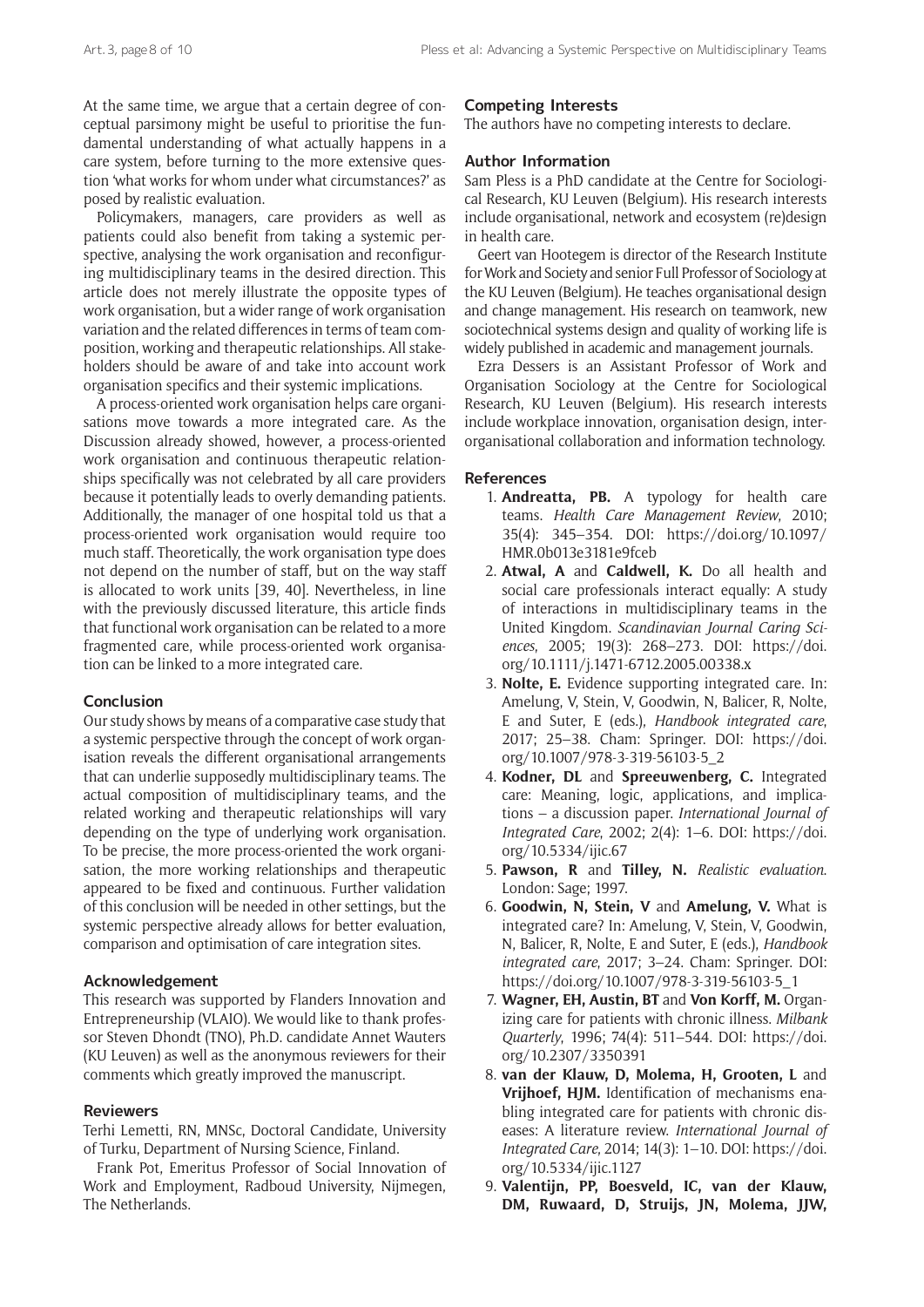**Bruijnzeels, MA** and **Vrijhoef, HJM.** Towards a taxonomy for integrated care: A mixed-methods study. *International Journal of Integrated care*, 2015; 15(1): 1–18. DOI:<https://doi.org/10.5334/ijic.1513>

- 10. **Edgren, L.** The meaning of integrated care: A systems approach. *International Journal of Integrated Care*, 2008; 8(4): 1–6. DOI: [https://doi.org/10.5334/](https://doi.org/10.5334/ijic.256) [ijic.256](https://doi.org/10.5334/ijic.256)
- 11. **Tsasis, P, Evans, JM** and **Owen, S.** Reframing the challenges to integrated care: A complex-adaptive systems perspective. *International Journal of Integrated care*, 2012; 12(5): 1–11. DOI: [https://doi.](https://doi.org/10.5334/ijic.843) [org/10.5334/ijic.843](https://doi.org/10.5334/ijic.843)
- 12. **Barasa, EW, Molyneux, SS, English, M** and **Cleary, S.** Hospitals as complex adaptive systems: A case study of factors influencing priority setting practices at the hospital level in Kenya. *Social Science & Medicine*, 2017; 174: 104–112. DOI: [https://](https://doi.org/10.1016/j.socscimed.2016.12.026) [doi.org/10.1016/j.socscimed.2016.12.026](https://doi.org/10.1016/j.socscimed.2016.12.026)
- 13. **Tang, W, Wei, L** and **Zhang, L.** Analysing a Chinese regional integrated healthcare organisation reform failure using a complex adaptive system approach. *International Journal of Integrated Care*, 2017; 17(3): 1–11. DOI: <https://doi.org/10.5334/ijic.2420>
- 14. **Pless, S, Van Hootegem, G** and **Dessers, E.** Making care organisations great again? A comparison of care pathways, lean thinking, relational coordination, and modern sociotechnical design. *International Journal of Care Coordination*, 2017; 20(3): 64–75. DOI:<https://doi.org/10.1177/2053434517725529>
- 15. **Dessers, E, Vrijhoef, HJM, Annemans, L, Cambré, B, Dhondt, S, Hellings, J, Hermans, K, Kenis, P, Nys, H, Vandijck, D** and **Van Hootegem, G.** Towards a comprehensive research design for studying integrated care. *International Journal for Care Coordination*, 2014; 17(3–4): 105–115. DOI: [https://](https://doi.org/10.1177/2053434514562082) [doi.org/10.1177/2053434514562082](https://doi.org/10.1177/2053434514562082)
- 16. **von Bertalanffy, L.** *General system theory: Foundations, development, applications*. New York: George Braziller; 1968.
- 17. **Trist, EL** and **Bamforth, KW.** Some social and psychological consequences of the Longwall method of coal-getting. *Human Relations*, 1951; 4: 3–38. DOI: <https://doi.org/10.1177/001872675100400101>
- 18. **de Sitter, UL, Den Hertog, FJ** and **Dankbaar, B.** From complex organizations with simple jobs to simple organizations with complex jobs. *Human Relations*, 1997; 50(5): 497–534. DOI: [https://doi.](https://doi.org/10.1177/001872679705000503) [org/10.1177/001872679705000503](https://doi.org/10.1177/001872679705000503)
- 19. **Ashby, WR.** *An introduction to cybernetics*. London: Chapman & Hall; 1956. DOI: [https://doi.](https://doi.org/10.5962/bhl.title.5851) [org/10.5962/bhl.title.5851](https://doi.org/10.5962/bhl.title.5851)
- 20. **Simon, H.** The architecture of complexity. In: Simon, H (ed.), *The sciences of the artificial*, 1962; 192–229. Cambridge: MIT Press.
- 21. **Thompson, J.** *Organizations in action: Social science bases of administrative theory*. New York: McGraw-Hill; 1967.
- 22. **Vermeerbergen, L, Van Hootegem, G** and **Benders, J.** Putting a band-aid on a wooden leg: A

sociotechnical view on the success of decentralisation attempts to increase job autonomy. *Team Performance Management*, 2016; 22(7/8): 383–398. DOI: <https://doi.org/10.1108/TPM-03-2015-0013>

- 23. **Dessers, E, Vancauwenberghe, G, Vandenbroucke, D, Crompvoets, J** and **Van Hootegem, G.** Analysing spatial data performance in inter-organisational processes. *International Journal of Digital Earth*, 2015; 8(5): 403–420. DOI: <https://doi.org/10.1080/17538947.2014.945499>
- 24. **Van Hootegem, G.** *De draaglijke traagheid van het management: Tendensen in het productie-en personeelsbeleid*. [The bearable slowness of the management: Trends in production and personnel policies.] Leuven/Amersfoort: Acco; 2000. [in Dutch].
- 25. **Lublin, FD** and **Reingold, SC.** Defining the clinical course of multiple sclerosis: Results of an international survey. *Neurology*, 1995; 46(4): 907–911. DOI: <https://doi.org/10.1212/WNL.46.4.907>
- 26. **Sanders, EACM** and **Vrijhoef, HJM.** *Multiple sclerose en zorglijnen*. [Multiple sclerosis and care lines.] Utrecht: Academic Pharmaceutical Productions bv; 2012. [in Dutch].
- 27. **Thompson, AJ.** Symptomatic management and rehabilitation in multiple sclerosis. *Journal of Neurology, Neurosurgery & Psychiatry*, 2001; 71(Suppl 2): ii2–ii27.
- 28. **Oreja-Guevara, C, Miralles, A, García-Caballero, J, Noval, S, Gabaldón, L, Esteban-Vasallo, MD, García-Matres, MJ, Bayón-Pérez, C, Royo, A, González, A, Hernanz, A, López-Pajares, MR, Morante, JL** and **Díez-Tejedor, E.** Clinical pathways for the care of multiple sclerosis patients. *Neurología*, 2010; 25(3): 156–162. DOI: [https://doi.](https://doi.org/10.1016/S0213-4853(10)70003-7) [org/10.1016/S0213-4853\(10\)70003-7](https://doi.org/10.1016/S0213-4853(10)70003-7)
- 29. **Haggerty, JL, Roberge, D, Freeman, GK** and **Bealieu, C.** Experienced continuity of care when patients see multiple clinicians: A qualitative metasummary. *Annals of Family Medicine*, 2013; 11(3): 262–271. DOI:<https://doi.org/10.1370/afm.1499>
- 30. **Holman, D.** Job types and job quality in Europe. *Human Relations*, 2013; 66(4): 475–502. DOI: <https://doi.org/10.1177/0018726712456407>
- 31. **Aiken, D, Clarke, LH** and **Sloane, DM.** Hospital staffing, organization, and quality of care: Crossnational findings. *International Journal for Quality and Healthcare*, 2002; 14(1): 5–13. DOI: [https://doi.](https://doi.org/10.1093/intqhc/14.1.5) [org/10.1093/intqhc/14.1.5](https://doi.org/10.1093/intqhc/14.1.5)
- 32. **Miles, A** and **Mezzich, JE.** The care of the patient and the soul of the clinic: Person-centered medicine as an emergent model of modern clinical practice. *The International Journal of Person Centered Medicine*, 2011; 1(2): 207–222. DOI: [https://doi.](https://doi.org/10.5750/ijpcm.v1i2.61) [org/10.5750/ijpcm.v1i2.61](https://doi.org/10.5750/ijpcm.v1i2.61)
- 33. **Lawrence, D.** *From chaos to care. The promise of team-based medicine*. Cambridge: Da Capo Press; 2002.
- 34. **Pollock, R.** Value-based health care. The MD Anderson experience. *Annals of Surgery*, 2008; 248(4): 510–516.